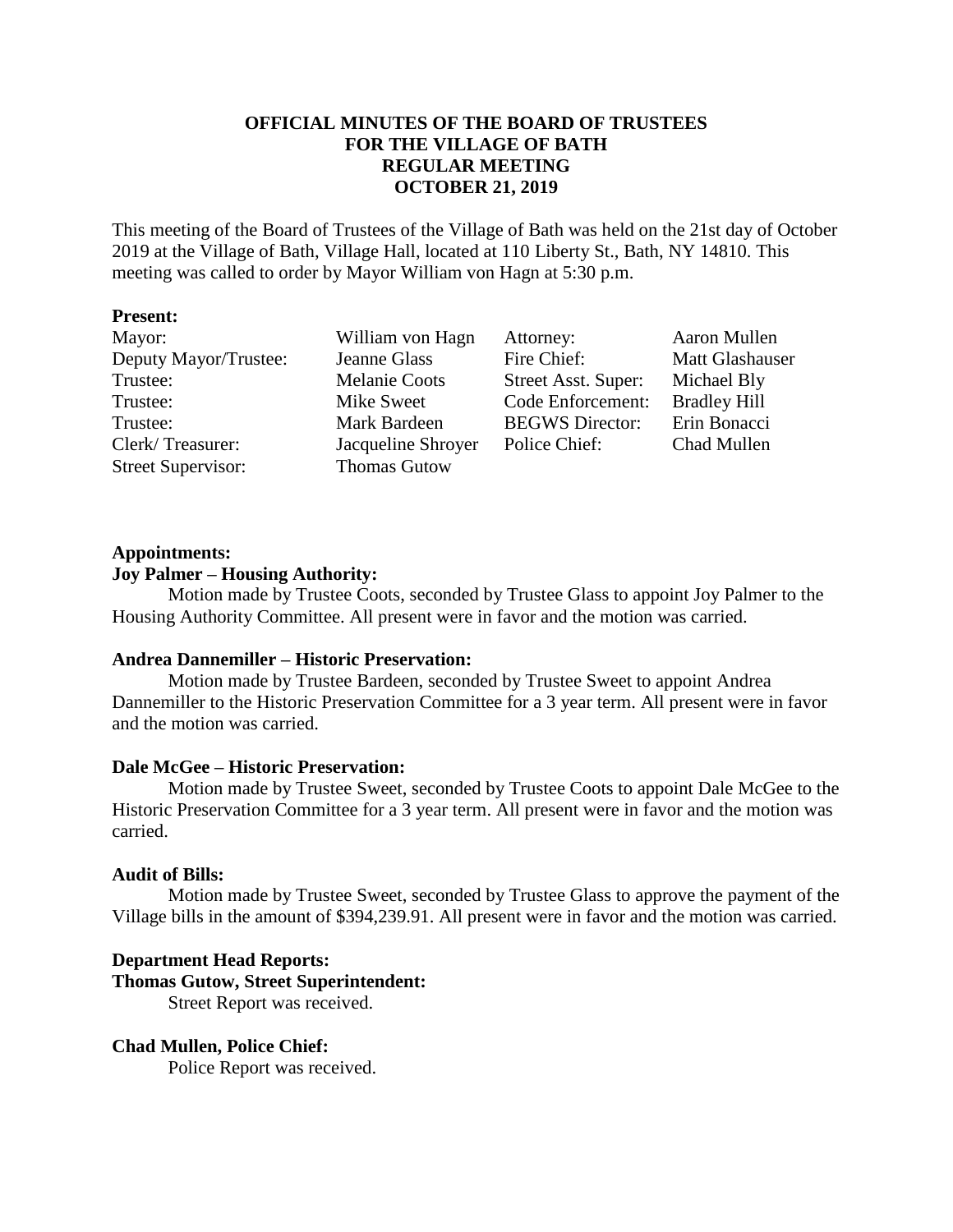#### **Bradley Hill, Code Enforcement:**

Code Enforcement Report was received.

#### **Matthew Glashauser, Fire Chief:**

Fire Department Report was received.

Motion made by Trustee Sweet, seconded by Trustee Bardeen to declare the 30 year old ladder truck as surplus. All present were in favor and the motion was carried.

The Board would like the fire department to place the old ladder fire truck on multiple online auction sites for sale in order to get the highest bid price for the truck, with the stipulation that the Board of Trustees has the right to reject any and all bids. Deadline would be December 31, 2019.

#### **Erin Bonacci, BEGWS Director:**

BEGWS Minutes were received.

The mayor recognized the commission and the director for all the hard work and efforts in the negotiations with Corning Natural Gas.

#### **Jacqueline Shroyer, Clerk/Treasurer Report:**

Clerk/Treasurer Report was received.

Motion made by Trustee Bardeen, seconded by Trustee Sweet to approve the following budget amendments. All present were in favor and the motion was carried.

Budget Amendment:

Increase A3089 State Aid – Other by \$3,100. Increase A8560.4 Shade Tree Contractual by \$3,100. To Amend budget for income for the Shade Tree Grant

Increase A2262 Fire Protection by \$3,590 Decrease A9040.8 Workers Compensation by \$7,449 Increase A3410.4 Fire Department Contractual by \$11,039 To Amend budget for repairs to two fire trucks.

Decrease A9040.8 Workers Compensation by \$7,000 Increase A8510.4 Community Development Contractual by \$7,000 To Amend budget for economic development grant.

Increase A3089 State Aid – Other by \$9,416.25 Increase A8510.4 Community Development – Contractual by \$9,416.25 TO Amend the budget for the Main Street Grant.

Increase A3089 State Aid – Other by \$18,800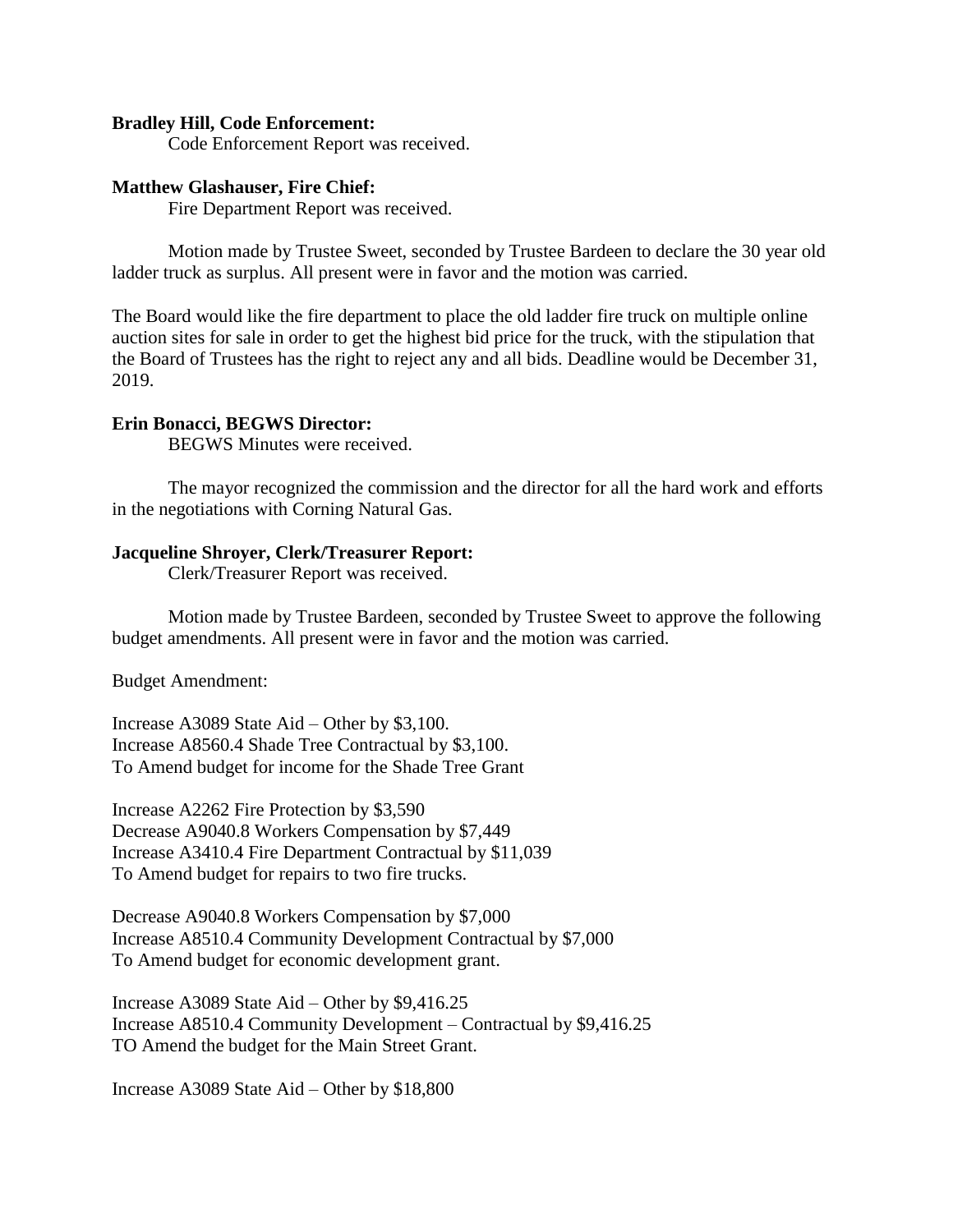Increase A8560.4 Shade Tree – Contractual by \$18,800 To Amend the budget for the Shade Tree Grant Round 14

#### **Committee Reports: Trustee Glass:**

Motion made by Trustee Sweet, seconded by Trustee Bardeen to allow the Village to apply for the community grant for the murals on the building on Liberty Street and to allow them to determine the outline of the process of who is involved, how it works, and how to make the final selection. All present were in favor and the motion was carried.

## **Mayor von Hagn:**

Mayor von Hagn would like to recognize and thank Brad for all his efforts and dedication as code enforcement officer.

## **New Business:**

# **Set Public Hearing on Delaware Ave Speed Limit:**

Motion made by Trustee Sweet, seconded by Trustee Bardeen to set the public hearing for the speed limit on Delaware Ave for Monday November 18, 2019 at 5:30 p.m. All present were in favor and the motion was carried.

## **Computer updates from Windows 7:**

Motion made by Trustee Coots, seconded by Trustee Sweet to upgrade all Window 7 computers to Windows 10 and replace up to 5 computers and just upgrade the rest, for an estimated cost of \$500 per windows upgrade and \$1,135 per replacement for the computers. All present were in favor and the motion was carried.

# **Wi-Fi for Building:**

Motion made by Trustee Glass, seconded by Trustee Sweet to approve the purchase to expand the Wi-Fi in the Village building from CPE IT Solutions for an estimated cost of \$1,136.36. This will include Wi-Fi in the board room for use at a variety of meetings. All present were in favor and the motion was carried.

### **Accept Retirement of Street Dept. Employee Mickey Hibbard:**

Motion made by Trustee Coots, seconded by Trustee Glass to accept the retirement of Street Mechanic Mickey Hibbard effective October 30, 2019. All present were in favor and the motion was carried.

# **Approve Michael Walden as Street Mechanic:**

Motion made by Trustee Coots, seconded by Trustee Bardeen to approve Michael Walden as Street Mechanic effective November 1, 2019. All present were in favor and the motion was carried.

### **Approve Street Superintendent to conduct interviews:**

Motion made by Trustee Coots, seconded by Trustee Sweet to authorize the Street Superintendent to conduct interviews for the hiring of a Village Maintenance Worker. All present were in favor and the motion was carried.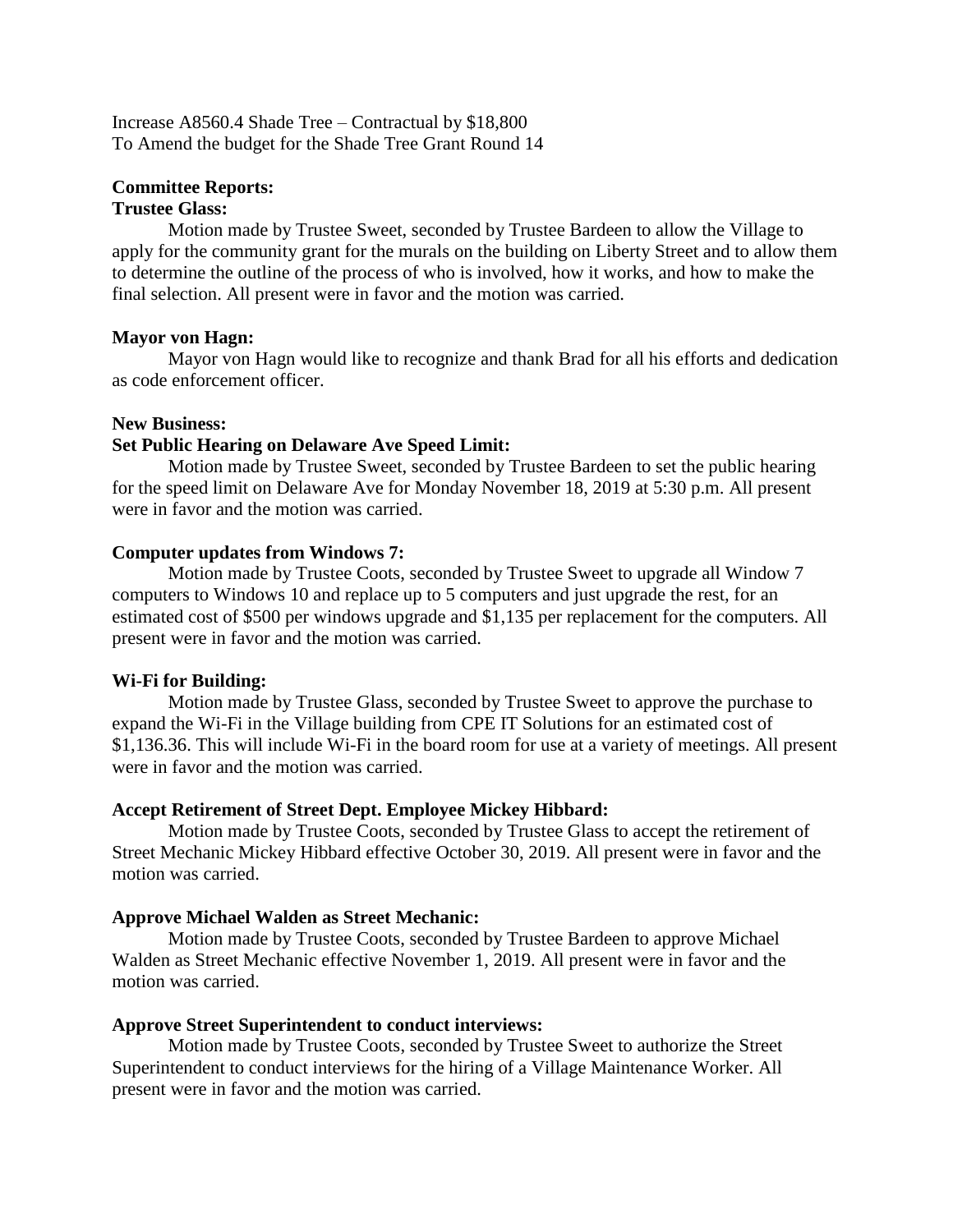#### **Stove Resolution:**

Motion made by Trustee Glass, seconded by Trustee Bardeen to rescind the stove resolution and move this to negotiations between the Village and the PBA. All present were in favor and the motion was carried.

### **Acknowledge Liquor License Application:**

Motion made by Trustee Sweet, seconded by Trustee Glass to acknowledge the Moving Pen, Inc. dba Chat a Whyle Restaurant has applied for a liquor license application through the New York State Liquor Authority. All present were in favor and the motion was carried.

### **Property/Evidence Room Training:**

Motion made by Trustee Glass, seconded by Trustee Sweet to authorize Chief Mullen and Police officer Recktenwald to attend the Property/Evidence Room Training in Broome County on November 13 and 14, 2019. All present were in favor and the motion was carried.

## **Part Time Police Officer Resolution:**

# RESOLUTION VILLAGE OF BATH BOARD OF TRUSTEES BATH, NEW YORK

DATE APPROVED: Monday, October 21, 2019 INTRO. DATE: Monday, October 21, 2019

| <b>INTRODUCED BY:</b> | Trustee Bardeen      | <b>SECONDED BY:</b><br><b>Trustee Glass</b> |     |         |        |
|-----------------------|----------------------|---------------------------------------------|-----|---------|--------|
| VOTE:                 | Mayor von Hagn       | Aye                                         | Nav | Abstain | Absent |
|                       | <b>Trustee Glass</b> | Aye                                         | Nav | Abstain | Absent |
|                       | Trustee Bardeen      | Ave                                         | Nav | Abstain | Absent |
|                       | <b>Trustee Coots</b> | Aye                                         | Nav | Abstain | Absent |
|                       | <b>Trustee Sweet</b> | Aye                                         | Nav | Abstain | Absent |

TITLE: Appointment of Dustin Johnson as Part-time Police Officer for the Village of Bath.

WHEREAS, the Bath Village Chief of Police had previously announced the need to hire part-time police officers in an effort of having sufficient personnel to cover vacations and sick leave in order to keep police department over-time to manageable levels.

WHEREAS, the Bath Village Chief of Police, with approval of the Village Board, is authorized to maintain up to nine (9) part-time police officer positions, and is recommending that the Bath Village Board of Trustees appoint Dustin Johnson, effective October 25, 2019, to the position of Part-time Police Officer contingent upon the following: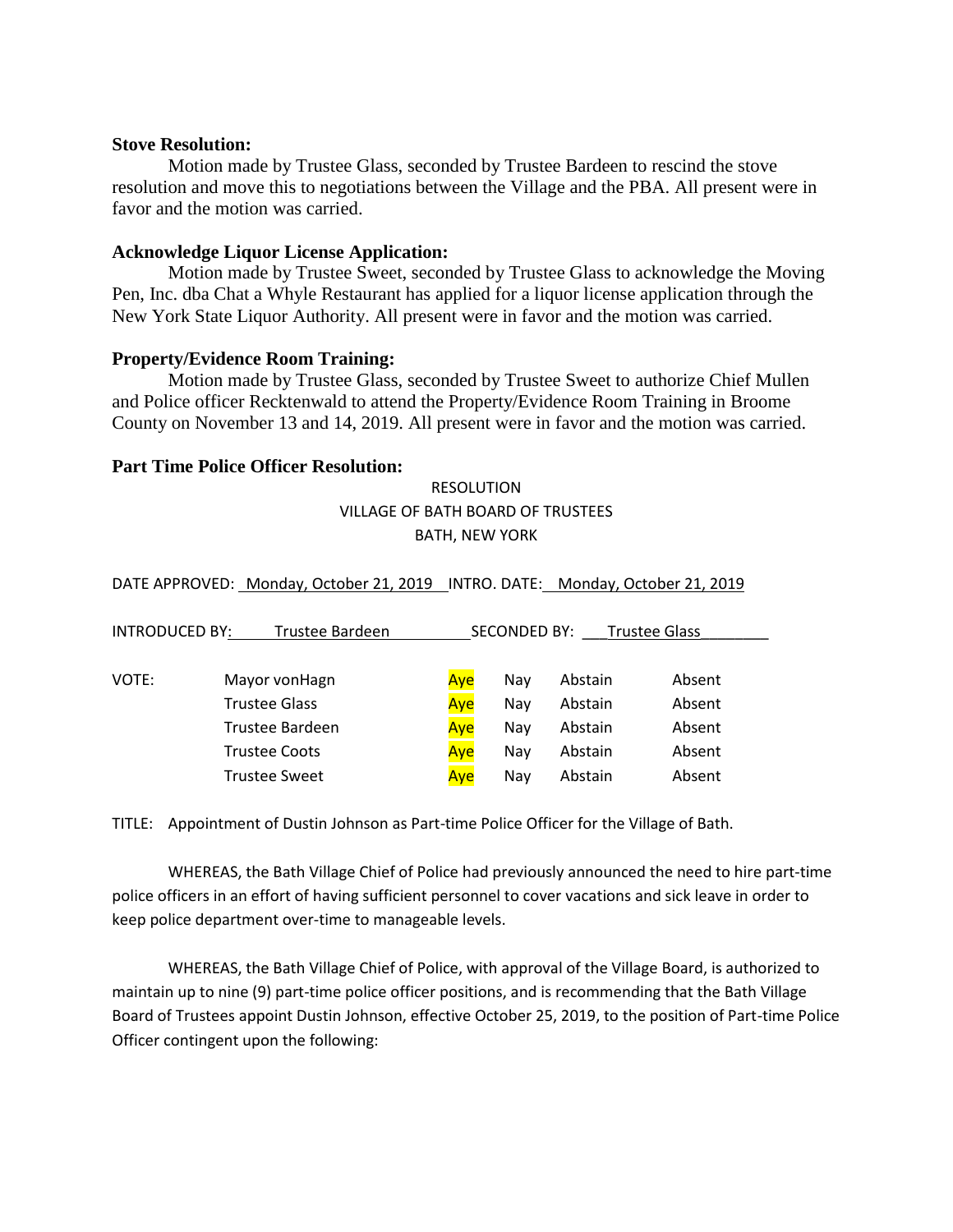- Satisfactorily passing the background investigation conducted by the Bath Village Police Department.
- Satisfactorily passing the psychological examination for employment
- Satisfactorily passing a medical examination or providing satisfactory proof to the Chief of Police that he is medically and physically fit to perform the duties of a part-time police officer.
- All costs (tuition, lab fees, etc.) associated with the Basic Course for Police Officers at the Southern Tier Law Enforcement Academy, located at Corning Community College are the responsibility of Dustin Johnson.
- The Village will compensate, pursuant to the collective bargaining agreement with the Bath Police Benevolent Association, only those hours worked during Supervised Field Training and hours assigned to him after successfully completing the Basic Course for Police Officers.
- Dustin Johnson will remain on a probationary period not to exceed 18 months from the date of appointment.

BE IT RESOLVED, that the Village of Bath Board of Trustees is hereby appointing Dustin Johnson to the position of Part-time Police Officer, contingent on the aforementioned stipulations and said appointment shall be effective October 25, 2019.

# **Urban Forestry Resolution:**

# RESOLUTION VILLAGE OF BATH BOARD OF TRUSTEES BATH, NEW YORK

|  | DATE APPROVED: Monday, October 21, 2019 INTRO. DATE: Monday, October 21, 2019 |
|--|-------------------------------------------------------------------------------|
|  |                                                                               |

| INTRODUCED BY:<br><b>Trustee Sweet</b> |                      | SECONDED BY:<br><b>Trustee Coots</b> |     |         |        |
|----------------------------------------|----------------------|--------------------------------------|-----|---------|--------|
|                                        |                      |                                      |     |         |        |
| VOTE:                                  | Mayor vonHagn        | Ave                                  | Nav | Abstain | Absent |
|                                        | <b>Trustee Glass</b> | Ave                                  | Nay | Abstain | Absent |
|                                        | Trustee Bardeen      | Aye                                  | Nav | Abstain | Absent |
|                                        | <b>Trustee Coots</b> | Ave                                  | Nav | Abstain | Absent |
|                                        | <b>Trustee Sweet</b> | Ave                                  | Nav | Abstain | Absent |

TITLE: Urban Forestry Grant Application Resolution.

Resolution by the Village of Bath approving and endorsing a grant application to NYS Department of Environmental Conservation, Division of lands and forests for funding under the 2019 Urban and Community Forestry Grant Program, Round 15, Tree Planting & Tree Maintenance Project, DEC01-UCF2- 2019.

WHEREAS, the Village of Bath is applying to the New York State Department of Environmental Conservation for a project grant under the Urban and Community Forestry Program to be located within the Village of Bath, a site located within the territorial jurisdiction of Board; and